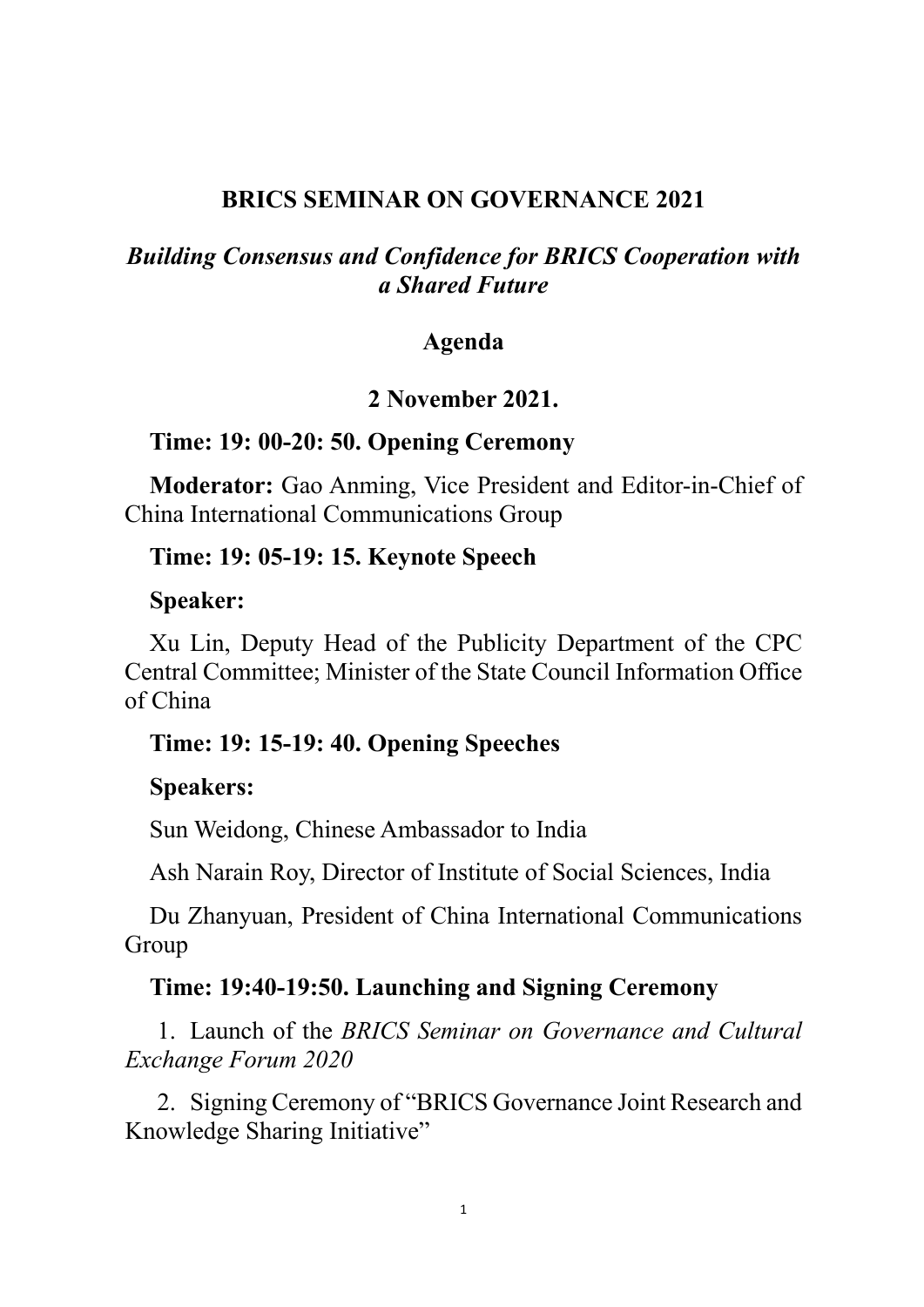# **Time: 19:50-20:50. Plenary Speeches**

# **Speakers:**

1. Katia Abreu, Senator and President of the Committee on Foreign Affairs and National Defense of the Federal Senate, Brazil; Former Minister of Agriculture, Livestock and Supply of Brazil

2. Wang Linggui, Vice President of Chinese Academy of Social Sciences

3. Vladislav Fronin, Editor-in-Chief of *Rossiyskaya Gazeta*

4. Jiang Xiaojuan, Member of the Standing Committee of the National People's Congress, Vice Chairperson of the Committee of Social Construction of the National People's Congress, Dean and Professor of the School of Public Policy and Management at Tsinghua University

5. Busani Ngcaweni, Principal of the National School of Government, South Africa

6. Zhou Qiangwu, Vice President and Chief Administrative Officer of the New Development Bank

7. Sergio Guerra, Dean of Rio de Janeiro Law School of the Getulio Vargas Foundation (FGV), Brazil

# **Time: 20: 50-21: 00. Conclusion**

Conclusion by Gao Anming, Vice President and Editor-in-Chief of China International Publishing Group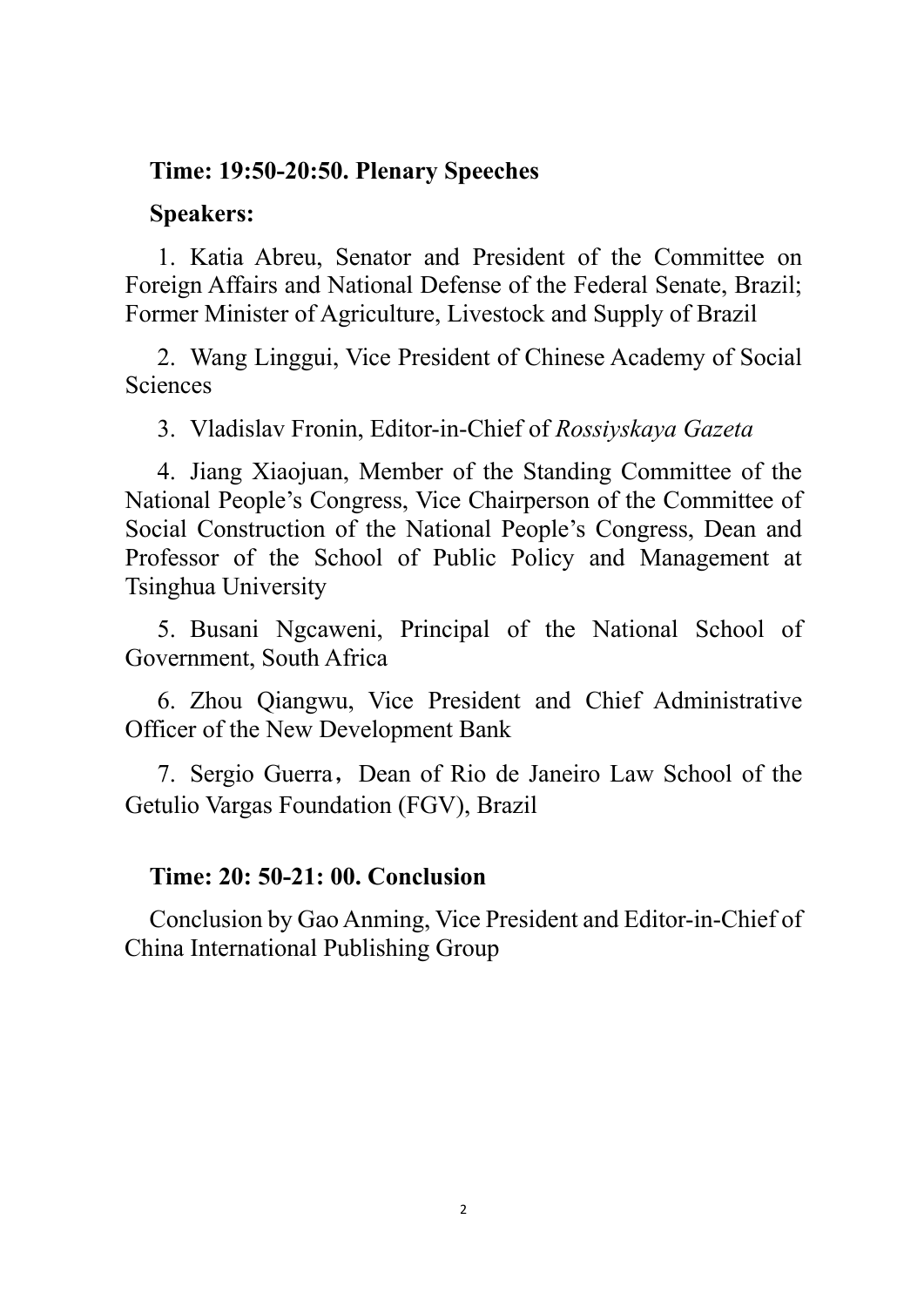# **3 November 2021**

# **Time: 19: 00-20: 50. Parallel Sessions**

**Parallel Session 1:** Strengthening BRICS Mechanism for Firmer Consensus on Multilateralism

**Moderator:** Yu Yunquan, President of the Academy of Contemporary China and World Studies

#### **Speakers (10 minutes each):**

1. Rong Ying, Vice President of China Institute of International Studies

2. Evandro Menezes de Carvalho, Professor of International Law and Coordinator of the Brazil-China Studies Center at FGV Law School in Rio de Janeiro, Brazil

3. Vladimir Petrovskiy, Vice-Chief of Center for Study and Forecast of Russia-China Relations, Institute of Far Eastern Studies, Russian Academy of Sciences

4. Chen Lijun, Vice President of Yunnan Academy of Social Sciences

5. Natalia Pomozova, Assistant Professor of the Department of Contemporary East of the Russian State University for the Humanities, Moscow

6. Krish Chetty, Research Manager at the Inclusive Economic Development Division of Human Sciences Research Council, South Africa

7. Feng Shaolei, Director of Center for Russian Studies, East China Normal University

8. Philani Mthembu, Executive Director at the Institute for Global Dialogue, South Africa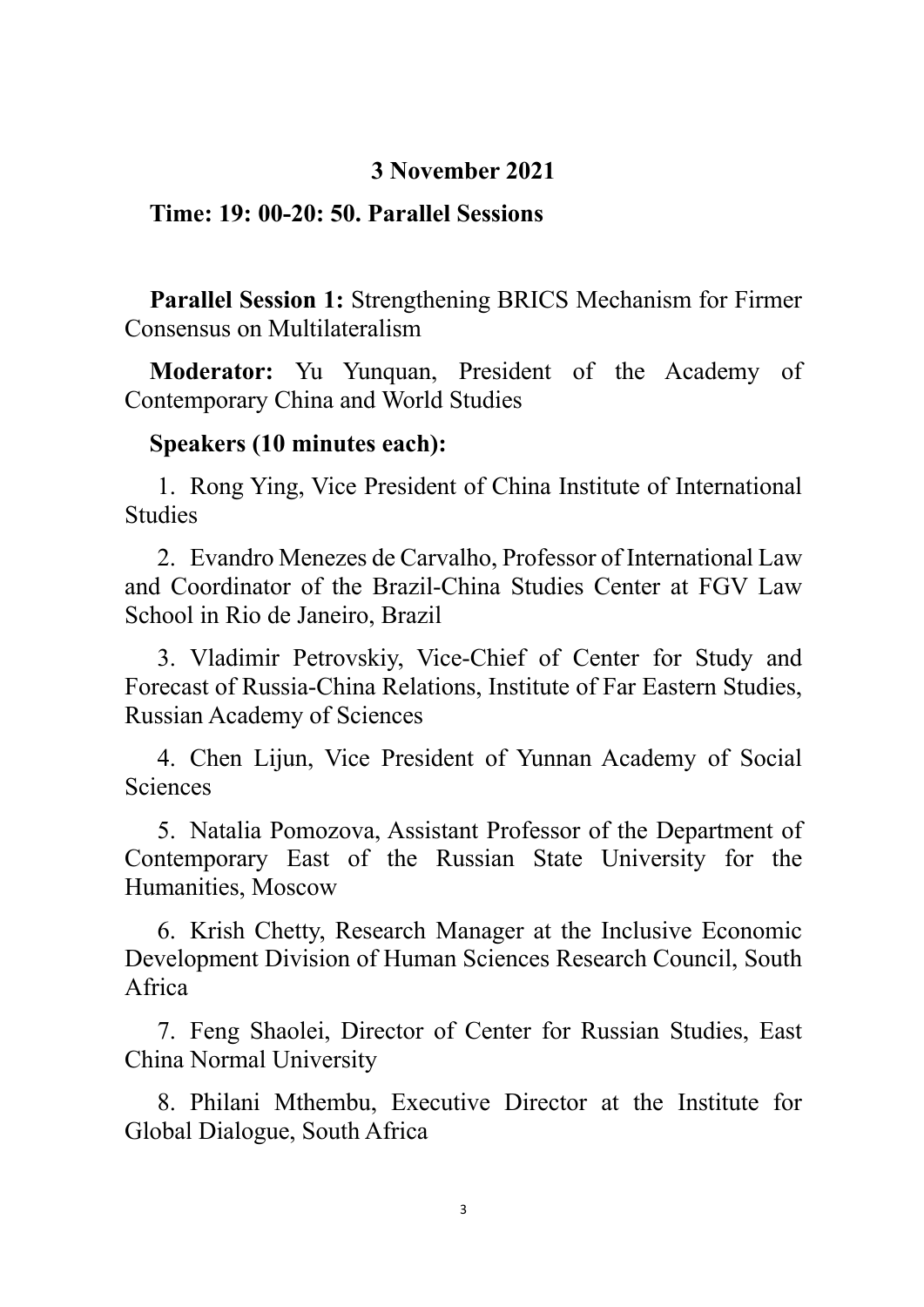9. Avijit Banerjee, Head and Professor of the Department of Chinese Language and Culture (Cheena Bhavana) Visva-Bharati University, India

10.Funeka Yazini April, Coordinator of the BRICS Research Centre, Human Sciences Research Council, South Africa

11.Rakesh Datta, Professor of the Department of Defence and National Security Studies, Panjab University, India

**Parallel Session 2:** Improving People's Well-being and Promoting Common Development and Prosperity for All Countries

**Moderator:** Yang Ping, Party Secretary of the Academy of Contemporary China and World Studies

# **Speakers (10 minutes each):**

1. Han Qingxiang, Professor of the Party School of the CPC Central Committee (National Academy of Governance)

2. Paulo Nogueira Batista Jr., Professor of the Celso Futado Chair at the Federal University of Rio de Janeiro, Former Vice President of the New Development Bank

3. Binod Singh Ajatshatru, Director of the BRICS Institute New Delhi

4. Zhang Weiwei, President of China Institute, Fudan University

5. Irina Yarygina, Head of the Chair of MGIMO University under the Ministry for Foreign Affairs of the Russian Federation, Professor of Financial University under the Government of the Russian Federation, Research Director of the National Committee on BRICS Research

6. Jaya Josie, Distinguished South African Economist, Visiting Professor at Zhejiang University

7. Anna E. Kurumchina, Associate Professor at the Ural Federal University, Director of the Agency for Cultural and Scientific Diplomacy, Russia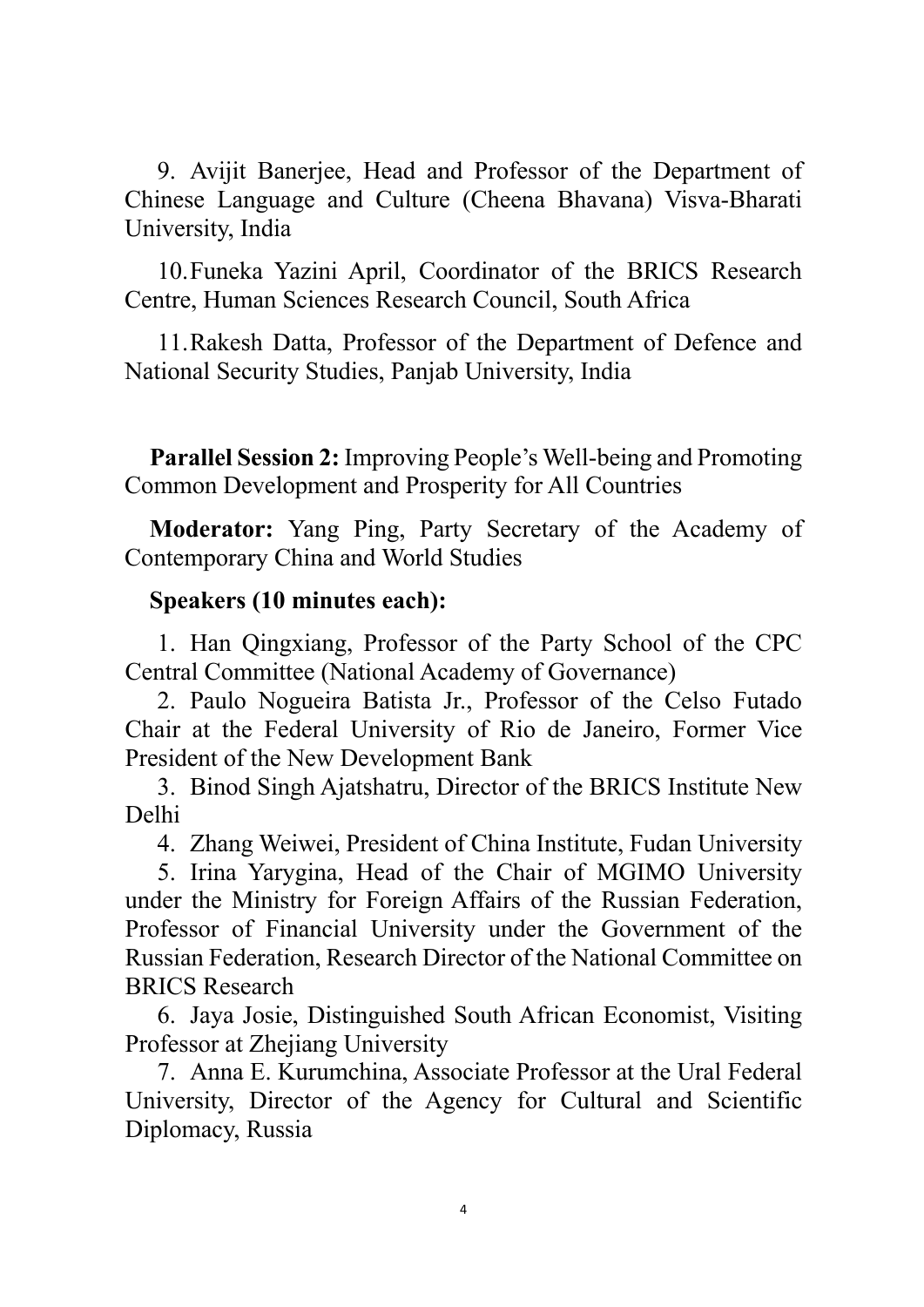8. Barwa Kanyane, Executive Dean of the Faculty of Management, Commerce and Law at the University of Venda, Former Research Director at the Human Sciences Research Council, South Africa

9. Hu Biliang, Executive Director of the Belt and Road Research Institute, Beijing Normal University

10.Poonam Surie, Adjunct Fellow at the Institute of Chinese Studies, Delhi

11.Arkhipova Violetta, Senior Researcher of Institute of Economics, Russian Academy of Sciences

12.Elen de Paula Bueno, Researcher of the Center for BRICS Studies, University of São Paulo, Brazil

**Parallel Session 3:** Upholding Common Values for More Solid and Stable BRICS Cooperation

**Moderator:** Wang Yuning, Vice President of the Academy of Contemporary China and World Studies

# **Speakers (10 minutes each):**

1. Dong Qing, Director General for International Cooperation, Party School of the CPC Central Committee (National Academy of Governance)

2. Panova Viktoriya, Vice President for International Relations of the Far Eastern Federal University (FEFU), Russia

3. Narnia Bohler-Muller, Divisional Executive of the Developmental, Capable and Ethical State Research Program, Human Sciences Research Council, South Africa

4. Aparajita Biswas, Professor and Director of Centre for African Studies, University of Mumbai, India

5. Zhou Zhiwei, Executive Director of Center for Brazilian Studies, Institute of Latin American Studies, CASS

6. Paulo Esteves, Professor at the Institute of International Relations of the Pontifical Catholic University of Rio de Janeiro